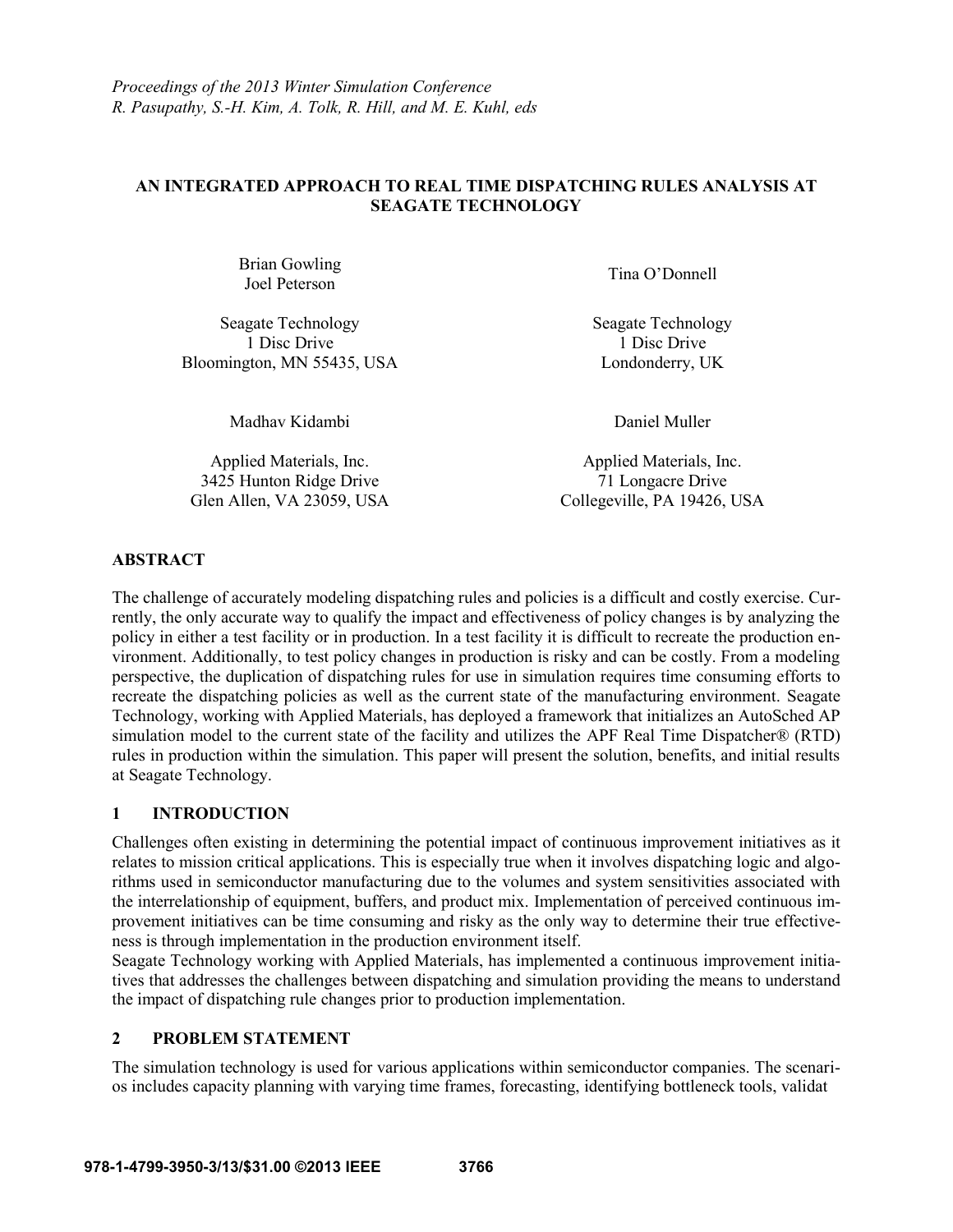ing dispatching and scheduling policies, and lot release policies. Simulation models are becoming complex as the semiconductor manufacturing scenarios are constantly evolving. The challenges and successes for using simulation can be found in Chien et al.(2008), Fowler et al.(1998), and Scholl et al. (2010) which found that one of the key factors impacting the accuracy of models is the modeling of the local dispatching rules.

There has been significant research performed in evaluating dispatching rules and scheduling polices within the simulation environment. The studies include the evaluation of commonly used dispatching rules against the mathematical programming based algorithms. These studies focus on the impact of the dispatching and scheduling policies against the cycle time and throughput for bottleneck tools in the factory. Some examples can be found in Sunkara et al. (2011), Hsieh et al. (2007), Rose (1999), Khul et al (2004). One of the papers written, Bureau et al. (2007), lists that one of limitations in simulating the consistent global and local scheduling is that dispatching rules used in the simulation model are far from reality.

Seagate Technology utilized dispatching software that takes into account the current state of the factory in determining where to best route product. Decision rules used in the software can be very complex in an effort to operate the facility as efficiently as possible. Due to the nature of the application it can be difficult to foresee the effects of rule changes as the conditions in the factory change due to downtime, product mix, etc.

# **2.1 Current Dispatching Approach**

Seagate utilized Applied Material's APF Real Time Dispatcher (RTD) product, or "dispatcher" henceforth, in its manufacturing environment to assist in controlling the flow of material and in the real-time decision making processes. Figure 1 depicts an example of this dispatcher configuration.

Seagate also uses AutoSched AP® (ASAP) for the factory online simulation model, or "online simulation". The online simulation of dispatch rules is very basic at the present. The ASAP software also provides a customize extension to allow for complex rule development beyond the standard library of rules. The extension capabilities cannot duplicate the dispatch rules in the same manner that rules are deployed within the dispatcher environment.



Figure 1: Sample dispatcher configuration.

The current dispatching method used within the Seagate online simulation model is as follows:

• Lots are grouped by recipe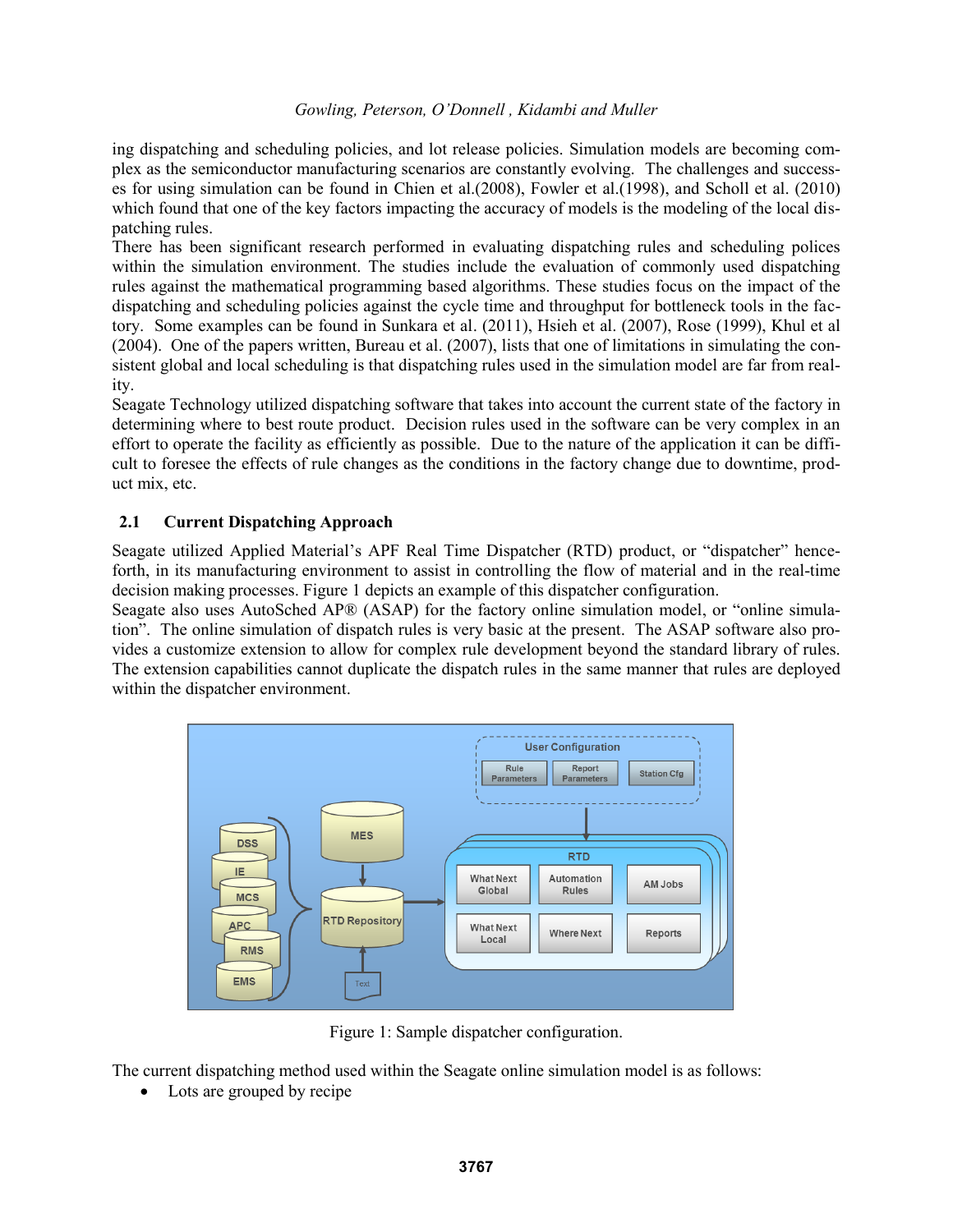- Batches are ranked by Priority and First-in, First-out (FIFO)
- Batches have minimums and maximums quantities based on equipment and process step.

The dispatcher rule methodology used within the factory is:

- Lots are grouped by recipe
- Batches are ranked by Priority (manipulated via user parameter table), FIFO, and several other parameters
- Management of dispatcher rules is done via a user parameter table applied to indexed by Tool, Product, Process Step, Process Path, Lot Type, Route Type, RD Team, Experiment, Recipe, Priority and Lot Name. Between 5,000 and 10,000 parameters are active on any given day.
- Over 40 parameters control not only how lots are prioritized, routed, and manipulated, but also how tool resources are utilized and qualified.
- In additional to static parameter settings, several rules are dynamically enabled based on a variety of WIP and tool conditions.
- Each parameter within the dispatcher rules is effectively a custom extension.

Within the dispatcher, decision rules are developed that take into account the current state of the FAB in determining the routing of products to help maximize system performance. Rules often take into account large amounts of data from various sources and are often very complex in an effort to make the best decisions at that instant.

## **2.2 Challenges**

Challenges existed within Seagate's current environment that have provided Seagate and Applied Materials with the opportunity to address the analytical capabilities through the integration of the two products. Some of the challenges that Seagate posed to Applied are as follows:

- $\bullet$  How can Seagate users experiment and validate the dispatching & scheduling policies through tradeoffs of conflicting business goals without the risk of trial and error in a production environment? Dispatching rule changes can adversely affect a factory's key outputs such as; product cycle time, equipment capacity, utilization and throughput.
- How can Seagate demonstrate that a dispatching algorithm change needed for continuous improvement plans will not adversely affect production schedule and/or R&D goals.
- How can Seagate users record factory events and determine a more efficient response to unforeseen events such as tool down, WIP bubbles, demand changes, etc.?
- How can Seagate address the online simulation forecast accuracy gaps between basic simulation dispatch rules and complex rules in the dispatcher?

### **2.3 Current Simulation Approach**

The current online simulation at Seagate uses a typical approach to modeling as seen in Scholl (2011). It is used to forecast up to 7 days and is used in a variety of applications like bottleneck detection, throughput goals, and forecasting planned down events. As discussed previously in section 2.1, the simulation uses basic dispatching rules. This results in many of the gaps between the production and simulated factory when attempting to accurately forecast any particular lot's behavior over a period of time. Figure 2 summarizes the typical defects observed in the online simulation at a lot-level basis. In this case, a defect represents the delta between an actual lot's step count and a simulated lot's step count, and that delta is greater than an allowable threshold over a period of time.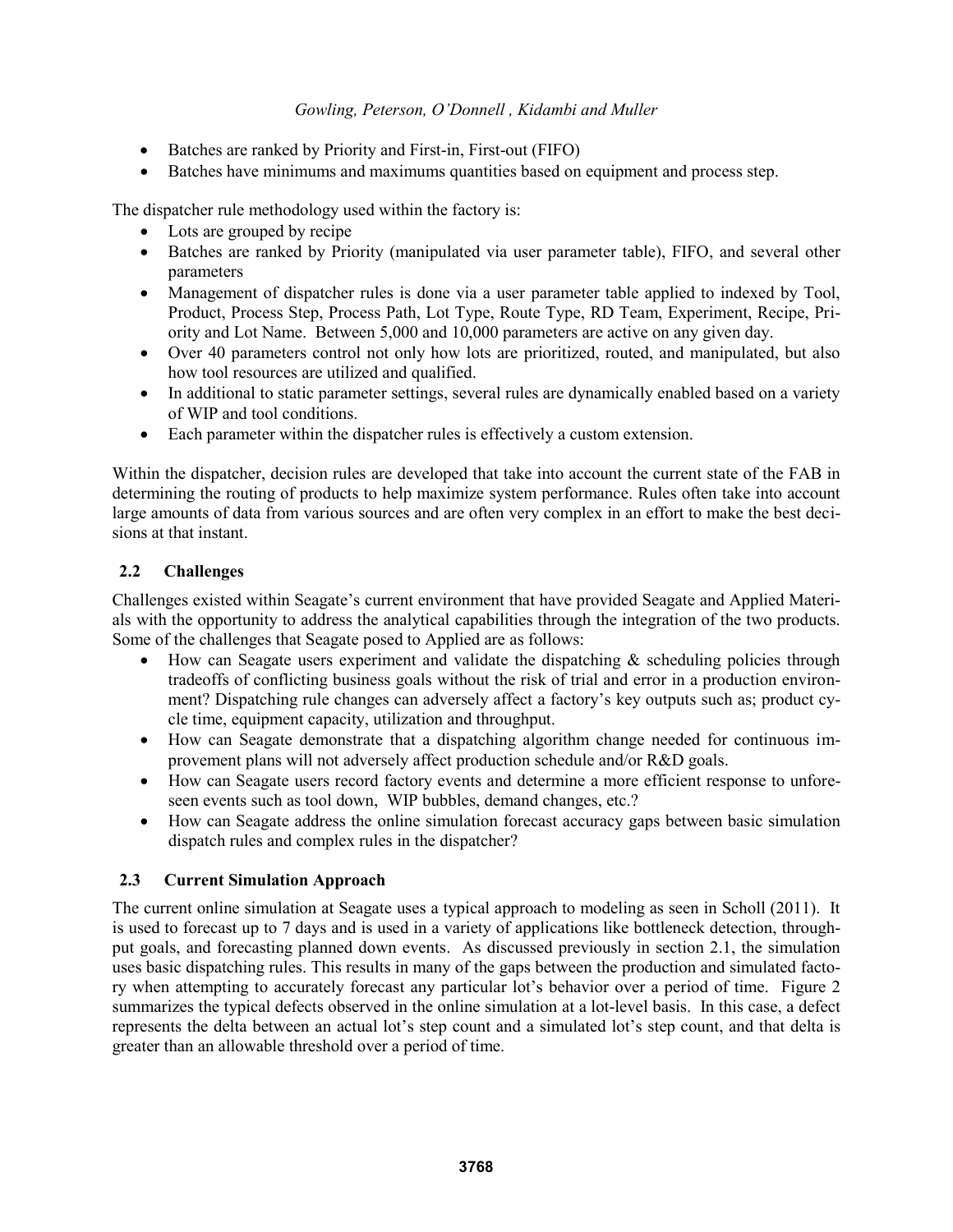

Forecast Accuracy: Avg. Count of Lot-by-lot defects > Threshold

Figure 2: Lot-by-lot defect comparison of simulation vs. production.

Automating dispatch rule conversion in the online simulation is expected to have a significant impact on the current online simulation's lot-level accuracy. The opportunity for improvement is largely due to the fact that greater than about 40% of the lot-by-lot simulation deltas are caused by major differences in a lots' queue times. This, in-part, is due to the lack of modeling specific dispatch rules. Essentially, in the current simulation lots are processed in a different order than they would in production and arrive at downstream operations in a different sequence. During the course of this project Seagate will be measuring the improvements in lot queue times defects.

Lastly, it should be noted that Seagate's online simulation has been relatively accurate at a factory-level on average, but is less accurate for individual lot-level forecasting. As the demand for applications of the online simulation increase, so does the need for improvements in simulation forecast accuracy.

# **3 DISPATCHING AND SIMULATION**

### **3.1 Past and Present Approaches**

There have been numerous effort to model dispatching rules in a simulation environment. Here are some past and current approaches.

### **3.1.1 Standard Simulation Rules**

The current online simulation product includes a very large library of rules. A simulation user can attempt to utilize these rules to best closely matching that of the dispatching system. These standard rules tend to focus on individual equipment and lot selection rules to help maximize equipment performance. The rules tend to be limited in their complexity to utilize system wide data to evaluate the condition necessary to make near optimal dispatching decisions to help maximize system performance.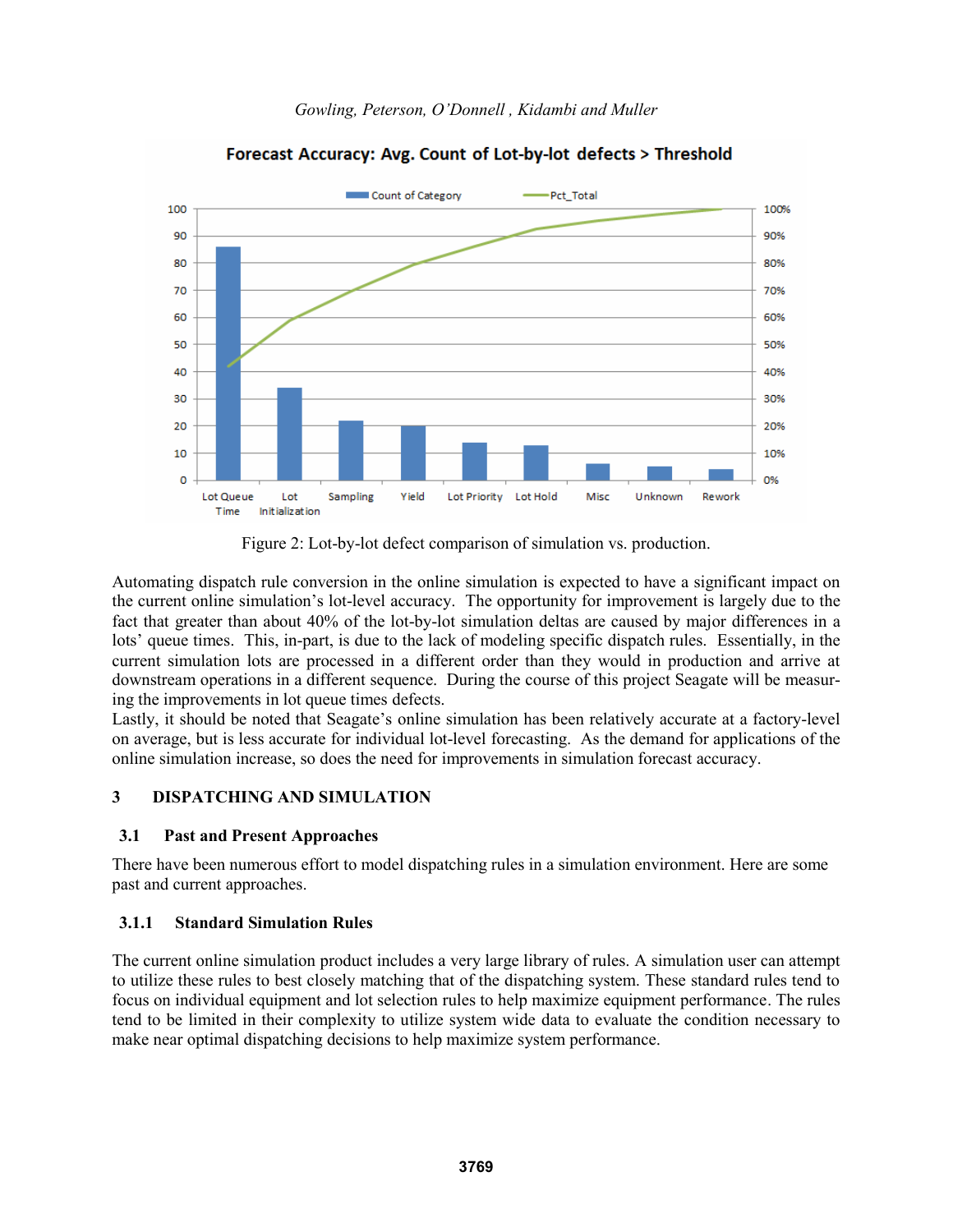# **3.1.2 Rule Compiler**

In the past a rule compiler existed that compiled dispatcher rules to be directly used in the simulation environment. Over time this effort was discontinued do to the following limitations:

- Testing indicated rules were too slow for simulation
- Projected cost to maintain was expected to be high
- Components of dispatcher capabilities were not supported (SQL blocks, data blocks, procedure blocks)

# **3.1.3 C++ Extensions**

The current approach of model developers desiring to model custom rules from the dispatcher to the online simulation is through C++ extension development. Figure 3 depicts this approach. Customers duplicate the dispatching rules as close as possible in extensions that get compiled within the simulation environment. Some of the benefits and limitation of this approach are as follows:

- The rules tend to perform well with respect to the desired speed of simulation.
- Cost to maintain the rules are high as C++ extension development is required.
- Rules are duplicated and assumptions must be made to accommodate the differences between products.
- Dispatching users and simulation users may be in different departments and have limited knowledge of each other's product.



Figure 3: Current approach for modeling the dispatch rules in the factory online simulation.

# **3.2 Design Approach**

In analyzing the dispatcher rule requirements and simulation environment necessary to implement rules directly the following was discovered:

- $\bullet$  In most rules, 2/3 of the time or more is used in preparing the data (i.e., joins, field manipulation, data consolidation, etc.) for dispatching and 1/3 of the time is in rule execution. Figure 4 depicts the major dispatcher rule functional breakdown based on analysis of customer rules.
- In the online simulation rules, most of the data preparation is done in loading of the simulation instead of at execution time.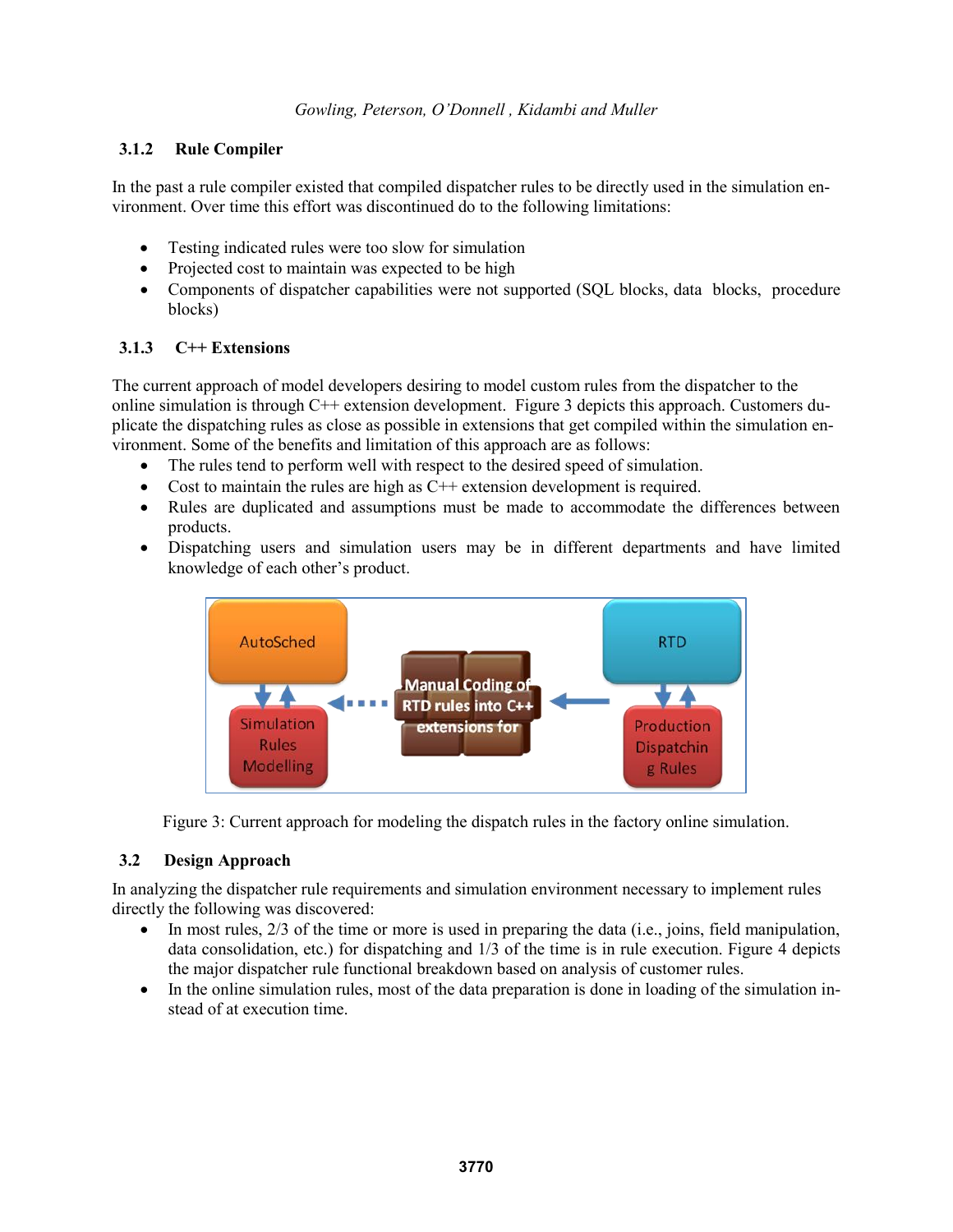



Figure 4: Analysis of customer's dispatcher rule functions.

Through this analysis it was determined that 2/3 of the rules, along with the rule processing, could possibly be ignored if the simulation model could execute the remaining 1/3 dispatching logic. This provided the motivation for a possible solution overcoming the performance barriers of the past.

One of the major benefits of simulation is the accelerated speed proving users with the results in a matter of minutes or even seconds, the desire to test production rules in a compressed time could provide users with huge benefits. As previous efforts in direct rule use have been hampered due to performance, it was determined through customer input that an acceptable 1-week simulation run would need to be completed in no more than 2 hours. Table 1 highlights the simulation rule execution calculation needed for market acceptance as deemed by users.

Data utilizing actual dispatcher rule execution times was used to help test the execution requirements within a simulation model. Based on prototyping utilizing customer's rule in and integrated the dispatcher and online simulation environment, promising results indicated a potential for 233x rule execution improvement in the online simulation environment as summarized in the table below.

| Dispatching Rule Simulation Goal is to Simulate 1 week in 2 hours |             |                           |  |  |  |  |
|-------------------------------------------------------------------|-------------|---------------------------|--|--|--|--|
| Average Dispatcher Execution Time                                 |             | seconds / dispatch        |  |  |  |  |
| Simulation Window                                                 |             | simulated week            |  |  |  |  |
| Simulation Execution Time                                         |             | real hours                |  |  |  |  |
| <b>Estimated Daily Dispatch Rate</b>                              | 60,000      | dispatch requests $/$ day |  |  |  |  |
| Dispatch Requests in Simulation over Window                       | 420,000     | dispatch requests / week  |  |  |  |  |
| Simulation Dispatch Speed                                         | 0.017142857 | real seconds / dispatch   |  |  |  |  |
| Required Improvement Factor                                       | 233X        | real speed/sim speed      |  |  |  |  |

Table 1: Analysis of rule execution requirements within a simulation model.

Through this effort the performance barriers of utilizing dispatch rules directly within an online simulation provided the potential for users to expand their use of simulation in their dispatching operations.

# **3.3 Perceived Benefits**

Through the integration of the dispatching rules into the simulation environment the following benefits can be recognized dependent upon individual use cases.

# **3.3.1 Integrated/Shared Data Modeling Capabilities Across Products**

The integration of the dispatching and simulation products simplifies the process of initializing the simulation model to the current state of the manufacturing facility. The current state of equipment, WIP, as well as order release and preventive maintenance schedules can be included as this data now can be shared across the software platforms. Below are shared data elements and benefits.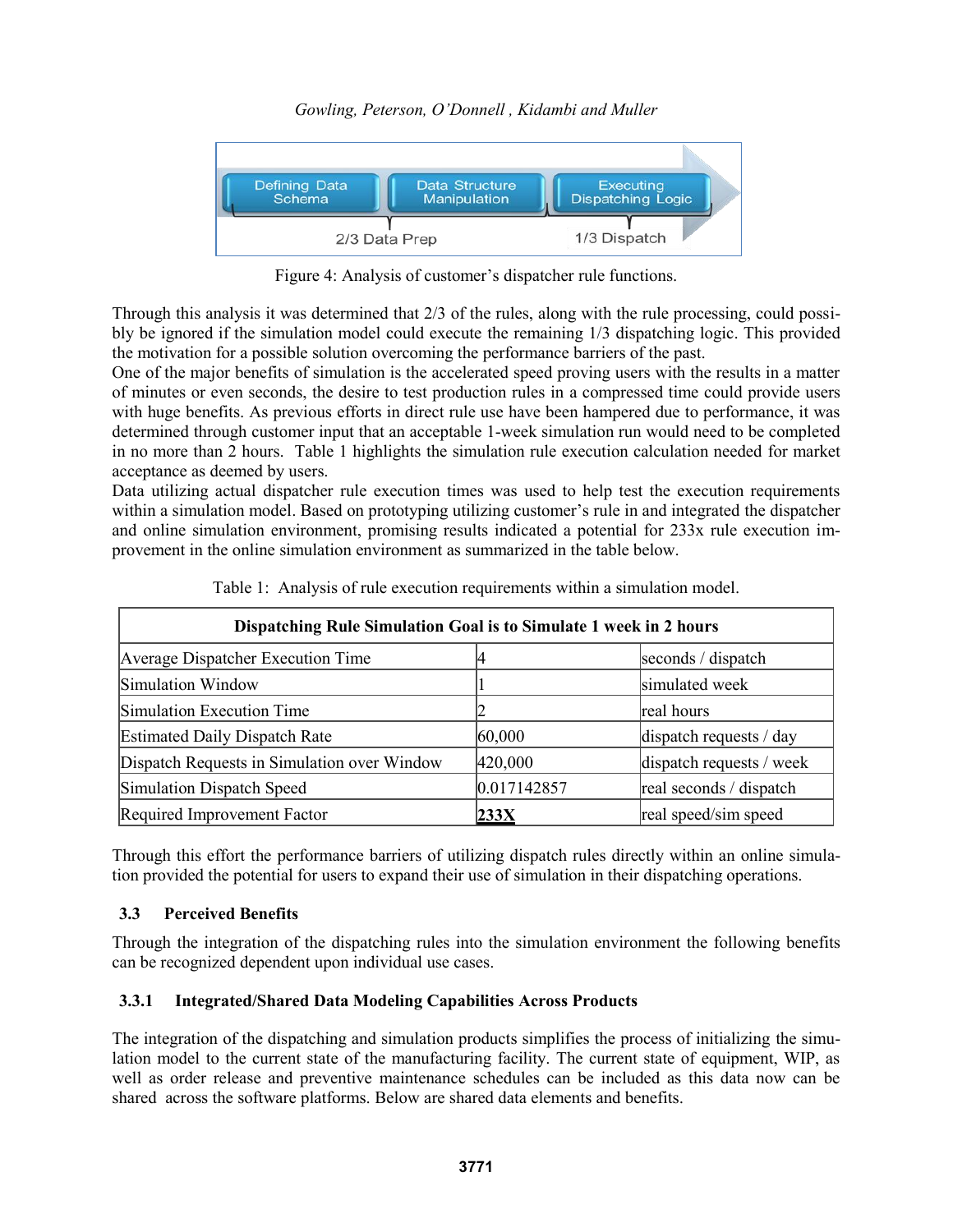- Factory system data availability throughout the reporting platform.
- Reduced online simulation model development time and updating efforts
- Similar reporting formats for both the dispatcher and online simulation.

## **3.3.2 Expanded Analytical Capabilities**

The major benefits of the integrated dispatching and simulation solution is the potential to proactively work within the production system environment with actual data as part of a continuous improvement initiatives. Some of the expected capabilities of the integration are:

- Evaluate dispatch rule changes against future impact (orders/equipment/etc.)
- Test dispatch rule performance against historical performance (existing data)
- Determine impact of unscheduled down events
- Preempt potential down events through "smart" tool analysis
- Determine equipment deployment plans
- Look-ahead/predictive modeling capability
- Capacity planning capability

## **3.3.3 Reduced Total Cost of Ownership**

The expected benefits with the shared data model and analytical capabilities greatly contributes to lowering the Total Cost of Ownership (TCO) for users. Savings and improvements can be recognized in the following areas:

- Dispatcher rules deployment
	- Offline testing and evaluation reduced risk and increases confidence
- Reduced training costs as product integration simplifies model development and maintenance
- Reduces simulation modeling costs
	- No need to duplicate dispatching rules with  $C++$  rules
	- Automatic model initialization of current FAB state with integrated data
- Common reports between the dispatcher and the online simulation

### **4 IMPLEMENTATION PLAN**

The current Seagate implementation plan consist of a 4-phased approach. The following paragraphs will describe the planned phased approach.

### **4.1 Phase I**

In this phase Applied developed and delivered the capability to integrate the default rule in from the dispatcher into an online simulation. Key validation and debugging functionalities are were also developed. The key debugging features allows Seagate to validate the dispatcher rule behavior in the simulation. Key rule statistics are collected to monitor the dispatcher rule performance. The online factory simulation model can be paused at a certain point of time to analyze the behavior of dispatcher rules. All the data at the end of the simulation can be captured in a virtual repository which later can be used for doing validation and what-if analyses.

Also in this phase, a custom lot-level event logger was integrated into the simulation to capture lot events for each process step the lot experienced. This assists in the validation of rule execution as well as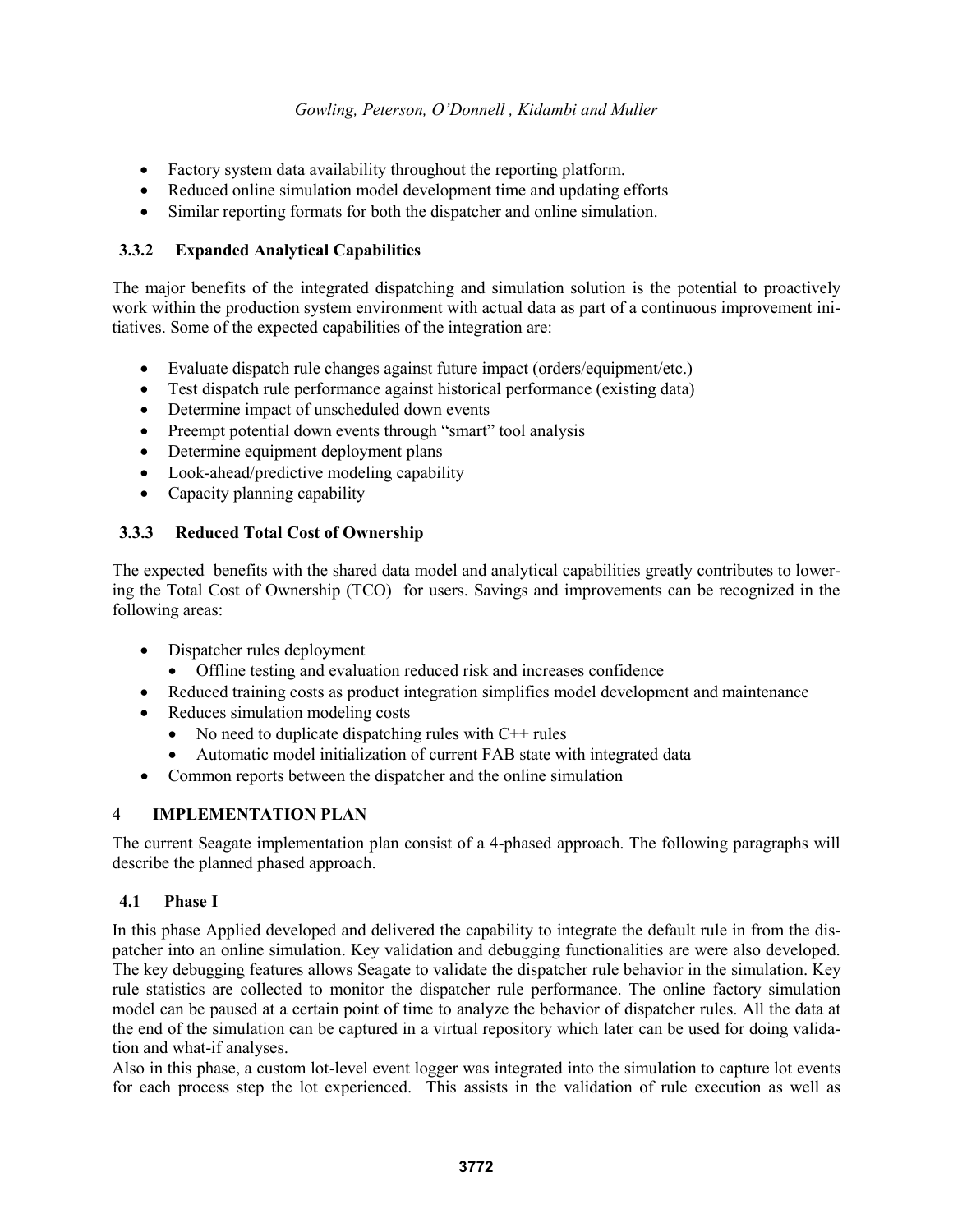providing tracking information to determine the simulation accuracy improvements. The information the event logger captures includes:

- Lot ID and priority
- Timestamps for arrival at the step including: reserving a tool, track in/out, and process start/stop for calculation of processing and non-processing cycle time classifications.
- Tool ID the lot was processed on
- Route step name and number

## **4.2 Phase II**

The Phase II focus is to develop a mechanism to periodically refresh the input files used in the simulation. This capability will allow the dispatch rules to use historical information during the simulation run time. In addition to this capability, improvements will be made to the logging  $\&$  validation methods.

## **4.3 Phase III**

In Phase III, the focus is to enhance and deploy the capabilities developed in Phase II. i.e use the historical information from the online simulation model in the dispatch rule.

### **4.4 Phase IV**

Phase IV is to focus on the conditional logic in dispatch rules. This will ensure that the same rule can be used for both production dispatching and the simulation model.

## **5 INITIAL RESULTS**

After Phase I, many results have already been achieved. The project has already validated that five of the forty unique dispatch parameters have been successfully completed during the first week implementation. Previously developing five custom rules would likely have considerable longer to code and test in C++.

Although there are several steps required to verify that dispatch rules are being modeled accurately, Figure 5 below summarizes one of these steps. This figure displays a side-by-side comparison of a single dispatch rule's parameter with changes over a simulated period and its effect on average WIP (FWLAVG) and average batch size (BATCHSZAVG). The rule that is verified is LARGEST BATCH FIRST which is a user defined WIP limit at which a tool's local dispatching policy changes to prioritizing the largest batch first over all other policies (with a few minor exceptions) until WIP is reduced to less than the WIP threshold parameter.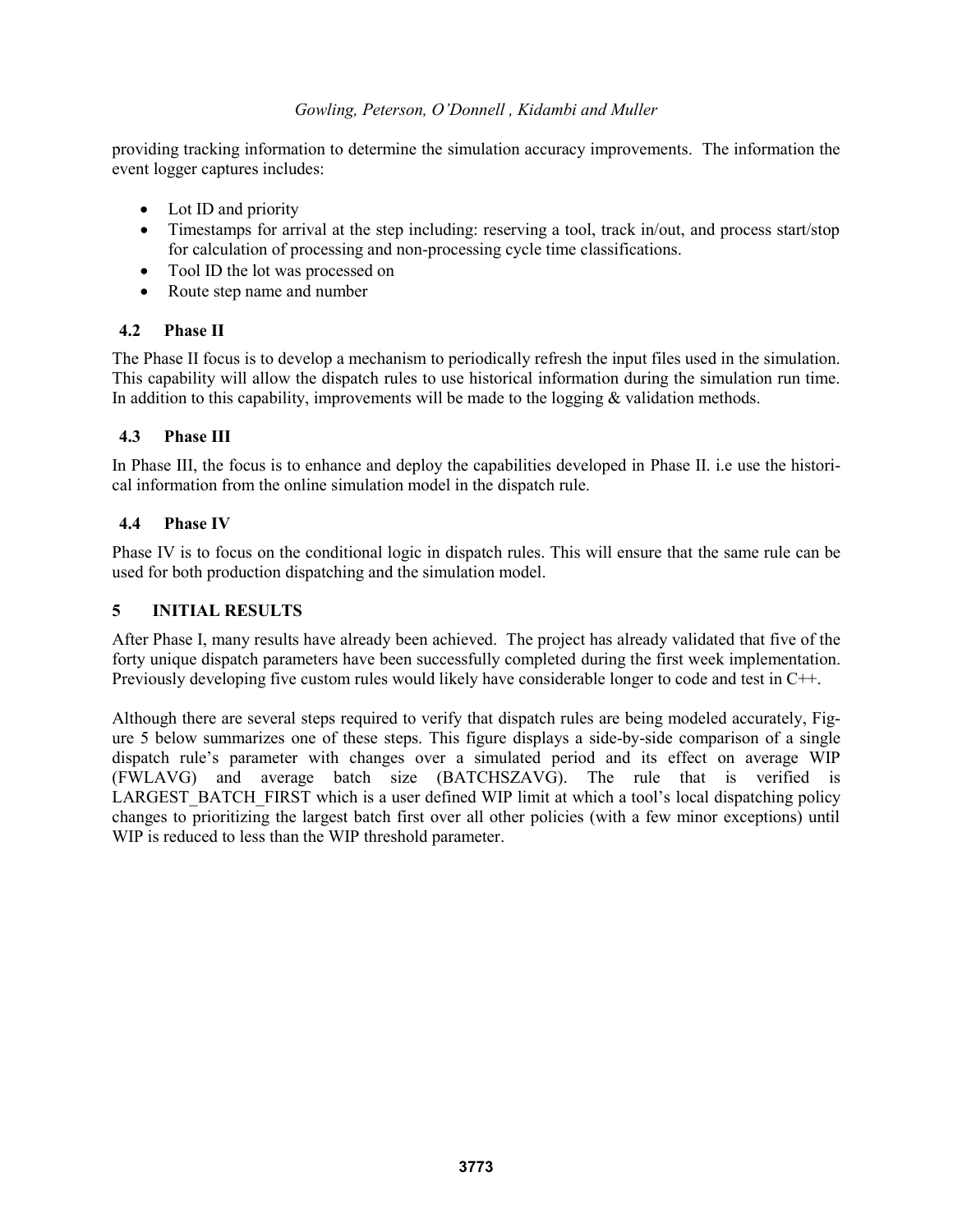|                 |               | <b>Basic Rules</b>  |                          | <b>Automatic RTD Rule Conversion (Default Rules)</b> |                     |               |                     |
|-----------------|---------------|---------------------|--------------------------|------------------------------------------------------|---------------------|---------------|---------------------|
|                 |               |                     |                          |                                                      | LARGEST BATCH FIRST |               | LARGEST BATCH FIRST |
|                 |               | <b>Baseline Sim</b> |                          | $= 75$                                               |                     | $=1$          |                     |
| <b>PERIOD</b>   | <b>STNFAM</b> |                     | <b>FWLAVG BATCHSZAVG</b> | <b>FWLAVG</b>                                        | <b>BATCHSZAVG</b>   | <b>FWLAVG</b> | <b>BATCHSZAVG</b>   |
| Period-01-Day   | <b>TOOL-A</b> | 4.53                | 1.72                     | 1.03                                                 | 1.75                | 0.63          | 1.76                |
| Period-01-Night | <b>TOOL-A</b> | 6.2                 | 1.81                     | 5.41                                                 | 1.76                | 6.62          | 2.04                |
| Period-02-Day   | <b>TOOL-A</b> | 7.09                | 1.78                     | 2.85                                                 | 1.46                | 2.81          | 1.5                 |
| Period-02-Night | <b>TOOL-A</b> | 3.02                | 1.86                     | 1.48                                                 | 1.7                 | 1.61          | 1.75                |
| Period-03-Day   | <b>TOOL-A</b> | 3.47                | 1.6                      | 2.49                                                 | 1.83                | 2.08          | 1.81                |
| Period-03-Night | <b>TOOL-A</b> | 3.16                | 1.65                     | 6.38                                                 | 1.92                | 6.91          | 2.1                 |
| Period-04-Day   | <b>TOOL-A</b> | 54.61               | 2.94                     | 33.15                                                | 2.88                | 47.22         | 6.4                 |
| Period-04-Night | <b>TOOL-A</b> | 101.34              | 4.38                     | 73.9                                                 | 3.51                | 73.52         | 4.47                |
| Period-05-Day   | <b>TOOL-A</b> | 146.54              | 3.86                     | 123.06                                               | 10.53               | 99.3          | 5.67                |
| Period-05-Night | <b>TOOL-A</b> | 155.9               | 4.05                     | 126.69                                               | 5.46                | 80.32         | 4.76                |
| Period-06-Day   | <b>TOOL-A</b> | 172.85              | 3.85                     | 153.69                                               | 9.41                | 104.07        | 6.91                |
| Period-06-Night | <b>TOOL-A</b> | 187.84              | 3.12                     | 123.89                                               | 3.82                | 101.17        | 3.35                |
| Period-07-Day   | TOOL-A        | 169.79              | 3.89                     | 78.35                                                | 2.47                | 34.65         | 1.81                |
| Period-07-Night | <b>TOOL-A</b> | 142.11              | 5.3                      | 22.75                                                | 1.55                | 3.36          | 1.6                 |

*Gowling, Peterson, O'Donnell , Kidambi and Muller*

Figure 5: Verification of a single rule change.

In the baseline simulation, where LARGEST\_BATCH\_FIRST is not present, an increase in WIP is introduced on Period-04-Day and continues through the rest of the remaining 7-day simulation increasing the batch size moderately duration that time. In the second scenario, LARGEST\_BATCH\_FIRST is read in using the automated dispatch rule conversion in the online simulation and the parameter is set to 75. As the simulation progresses and the WIP approaches this limit the batch size drastically jumps to 10.53 from 3.51 the period before. The tool continues to have a higher batch size over the next few periods until the large batches are less common and the WIP is worked off, which also happens much sooner than the baseline simulation. Lastly, in the third scenario, the LARGEST\_BATCH\_FIRST is set to 1 which effectively turns the rule on for any dispatch batch. Notice that as the WIP event appears on Period-04-Day the batch size is  $\sim$ 2x higher than in the previous two scenarios. This type of analysis could allow for an optimal parameter setting of this particular rule depending on factory conditions.

# **6 NEXT STEPS**

As of June 2013, Phase 2 of the Implementation Plan is being executed. Applied Materials will be focusing on developing the capabilities as outlined in the Phase 3 and 4 of the Implementation Plan to improve capabilities to replicate the production dispatching rules in the simulation model and to further reduce the cost of ownership to develop and maintain dispatching rules within the simulation model.

Seagate will continue to work closely with Applied Materials while starting to incorporate the capabilities developed in making decisions for validating dispatching rules and other planning scenarios.

# **ACKNOWLEDGMENTS**

The authors of this paper would like to recognize the following individual for their contribution and support to the project:

| Seagate Technology |                                            |
|--------------------|--------------------------------------------|
| Joe Niemi          | Sr. Manager IT Manufacturing Systems       |
| Kevin Monson       | Sr. Staff Analyst IT Manufacturing Systems |
| Giles Doherty      | <b>Staff Industrial Engineer</b>           |
| Richard Surman     | <b>Staff IT Engineer</b>                   |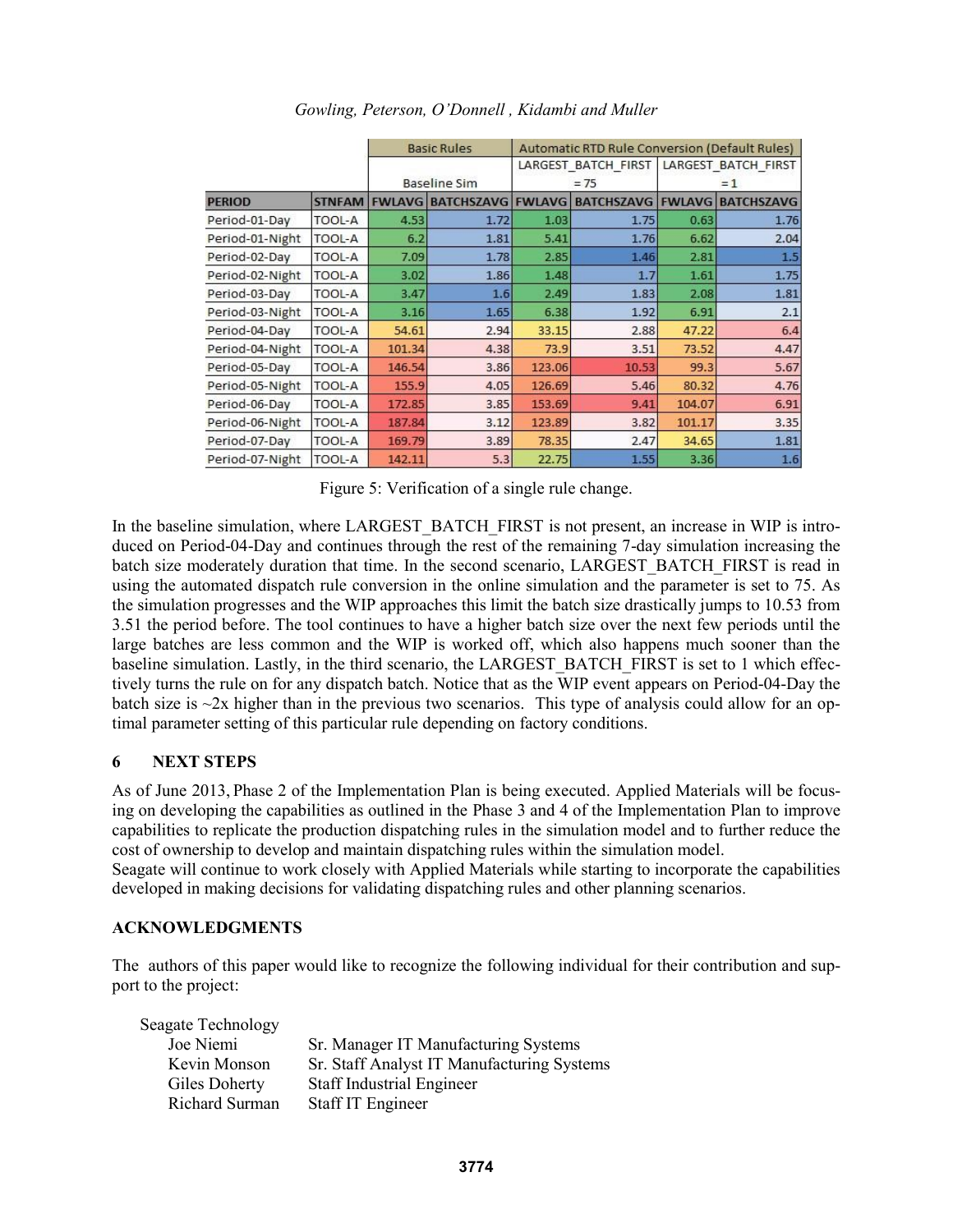| <b>Applied Materials</b> |                               |
|--------------------------|-------------------------------|
| Paul Hoad                | APF Technologist              |
| Atsushi Isobe            | <b>ASAP</b> Technical Support |

#### **REFERENCES**

- Bureau, M., S. Dauzere-Pérès, C. Yugma, L. Vermariën. 2007. "An Approach for Simulating Consistent Global and Local Scheduling." *IEEE/SEMI Advanced Semiconductor Manufacturing Conference*. 96-99.
- Fowler, J. M. Fu, L.W. Schruben, S. Brown, F. Chance, S. Cunningham, C. Hilton, M. Janakiram, R. Stafford, J. Hutchby. "Operational Modeling & Simulation in Semicondutor Manufacturing." *Proceedings of the 1998 Winter Simulation Conference*, edited by D.J. Medeiros, E.F. Watson, J.S. Carson and M.S. Manivannan. 1035-1040.
- Hsieh, B., C. Chen, S. Chang. 2007. "Efficient Simulation-Based Composition of Scheduling Policies by Integrating Ordinal Optimization With Design of Experiments." *IEEE Transactions on Automation Science and Engineering* 4 (4): 553-568.
- Kuhl, M., G. Laubisch. "A Simulation Study of Dispatching Rules and Rework Strategies in Semiconductor Manufacturing." *2004 IEEE/SEMI Advanced Semiconductor Manufacturing Conference*. 325- 329.
- Rose, O. "Estimation of the Cycle Time Distribution of a Wafer Fab by a Simple Simulation Model." *Proceedings of the SMOMS '99* (1999 WMC), page 133-138.
- Scholl, W., B.P. Gan, D. Noack, P. Preuss, P. Lendermann, O. Rose, F.S. Pappert. "Implementation of a Simulation-Based Short-Term Lot Arrival Forecast in a Mature 200mm Semiconductor Fab." *Proceedings of the 2011 Winter Simulation Conference*, edited by S. Jain, R.R. Creasey, J. Himmelspach, K.P. White, and M. Fu. 1932-1943.
- Scholl, W., B.P. Gan, D. Noack, P. Preuss, M.L. Peh, P. Lendermann, and O. Rose. "Towards Realization of a High-Fidelity Simulation Model for Short-Term Horizon Forecasting in Wafer Fabrication Facilities." *Proceedings of the 2010 Winter Simulation Conference*, edited by B. Johansson, S. Jain, J. Montoya-Torres, J. Hugan, and E. Yücesan, 2563-2574.
- Sunkara, R., R. Rao. "Use of Discrete Event Simulation to Analyze Dispatch Policies of an Equipment Group in Semiconductor Fab." *Proceedings of the 2011 Winter Simulation Conference*, edited by S. Chick, P.J. Sánchez, D. Ferrin, and D.J. Morrice. 1474-1479.

### **AUTHOR BIOGRAPHIES**

**BRIAN GOWLING** works as a Senior Industrial Engineer of modeling and simulation for Seagate Technology at the wafer fab in Bloomington, MN. He received a B.S in Industrial Engineering in 2002 and an M.S. in 2003 from The University of Wisconsin. He joined Seagate in 2007 and is responsible for the fab simulation. His email address is  $brain.i.govling@seagate.com$ .

**JOEL PETERSON** works as a Staff Program/Project Manager within Factory Control Systems Group at the wafer fab in Bloomington, MN. He received a B.A. in Elementary Education in 1991 from Concordia College. He started with the Production Control group at Seagate in 1995 and moved to the MES group as a 6 Sigma Black Belt in 2000. He is responsible for creating and deploying RTD rules. His email address is joel.n.peterson@seagate.com.

**TINA O'DONNELL** works as a Senior MES Engineer for Seagate Technology at the wafer fab in Springtown, Derry, Northern Ireland. She received a BEng in Electronic Engineering and Computing in 2002 and a PhD in Optimization of the Bullwhip Effect in Supply Chains in 2007 from University of Ul